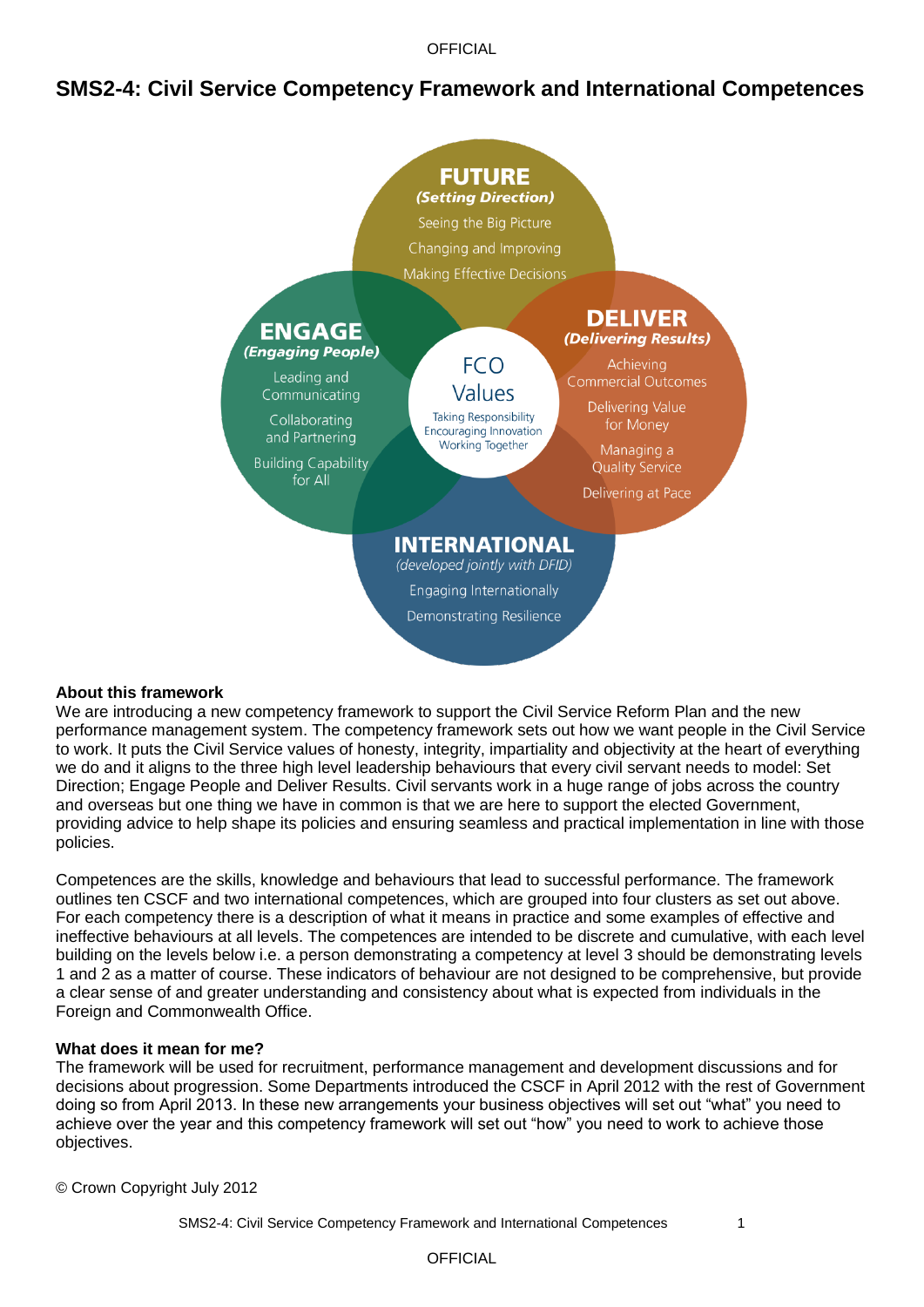#### **OFFICIAL**

Most of you will need to focus on a number of competences, usually around six, identified with your manager as being essential to your role. You are encouraged to discuss the framework with your line manager to identify the competences that apply most to your job role.

This framework has been developed in partnership with Civil Service professions. If you work as part of a profession with a separate framework this will complement your professional framework and should be used alongside it.

The FCO Competency framework consists of twelve competences. Below is a list of all the competences with a high-level summary of each one.

# **International Cluster**

# **1. Engaging Internationally**

Effectiveness in this area is about leading internationally, engaging our staff, contacts and international partners to help deliver UK Government objectives. For all staff it"s about understanding UK Government aims in the wider UK and international context and developing productive relationships with those external contacts and partners to help deliver UK objectives. All staff are aware of cultural sensitivities in their area of responsibility. Staff build up negotiating expertise through the grades and champion and use language skills where appropriate to deepen impact. Senior leaders use the same behaviours but operate at higher levels of sensitivity and complexity. Managers have to lead and inspire teams in an international context. Staff adapt their approach to reflect the very diverse teams they manage while still promoting UK values.

### **2. Demonstrating Resilience**

This is about helping our people to build resilience in international roles, supporting their ability to adapt to working in difficult and varied international environments; and to bounce back from crises and setbacks in these contexts. Individuals need to be aware of the impact they have on themselves and on others, and show support for others with a pragmatic attitude, perseverance and resolve. Individuals should be able to manage in a wide variety of circumstances and locations and, with appropriate support, to recover from challenges and setbacks. For leadership roles this competence would also include leading a culture of support, while promoting a proper regard for employee safety, health and well-being.

# **Strategic Cluster – Setting Direction**

## **3. Seeing the Big Picture**

Seeing the big picture is about having an in-depth understanding and knowledge of how your role fits with and supports organisational objectives and the wider public needs. For all staff, it is about focusing your contribution on the activities which will meet Civil Service goals and deliver the greatest value. At senior levels, it is about scanning the political context and taking account of wider impacts to develop long term implementation strategies that maximise opportunities to add value to the citizen and support economic, sustainable growth.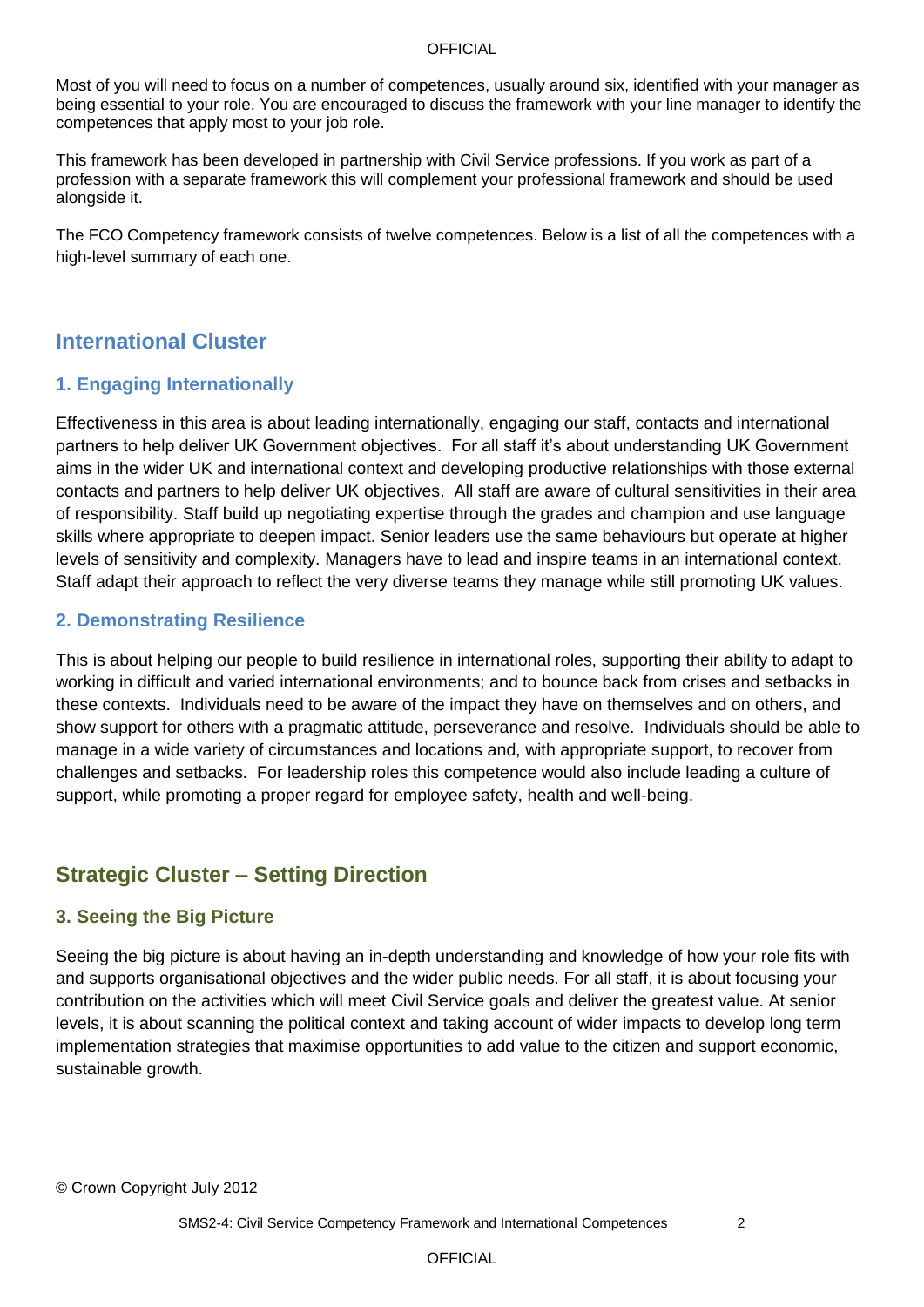# **4. Changing and Improving**

People who are effective in this area are responsive, innovative and seek out opportunities to create effective change. For all staff, it's about being open to change, suggesting ideas for improvements to the way things are done, and working in "smarter", more focused ways. At senior levels, this is about creating and contributing to a culture of innovation and allowing people to consider and take managed risks. Doing this well means continuously seeking out ways to improve policy implementation and build a leaner, more flexible and responsive Civil Service. It also means making use of alternative delivery models including digital and shared service approaches wherever possible.

### **5. Making Effective Decisions**

Effectiveness in this area is about being objective; using sound judgement, evidence and knowledge to provide accurate, expert and professional advice. For all staff, it means showing clarity of thought, setting priorities, analysing and using evidence to evaluate options before arriving at well reasoned justifiable decisions. At senior levels, leaders will be creating evidence based strategies, evaluating options, impacts, risks and solutions. They will aim to maximise return while minimising risk and balancing social, political, financial, economic and environmental considerations to provide sustainable outcomes.

# **People Cluster - Engaging People**

## **6. Leading and Communicating**

At all levels, effectiveness in this area is about leading from the front and communicating with clarity, conviction and enthusiasm. It"s about supporting principles of fairness of opportunity for all and a dedication to a diverse range of citizens. At senior levels, it is about establishing a strong direction and a persuasive future vision; managing and engaging with people with honesty and integrity, and upholding the reputation of the Department and the Civil Service.

## **7. Collaborating and Partnering**

People skilled in this area create and maintain positive, professional and trusting working relationships with a wide range of people within and outside the Civil Service to help get business done. At all levels, it requires working collaboratively, sharing information and building supportive, responsive relationships with colleagues and stakeholders, whilst having the confidence to challenge assumptions. At senior levels, it"s about delivering business objectives through creating an inclusive environment, encouraging collaboration and building effective partnerships including relationships with Ministers.

#### **8. Building Capability for All**

Effectiveness in this area is having a strong focus on continuous learning for oneself, others and the organisation. For all staff, it"s being open to learning, about keeping one"s own knowledge and skill set current and evolving. At senior levels, it's about talent management and ensuring a diverse blend of capability and skills is identified and developed to meet current and future business needs. It"s also about creating a learning and knowledge culture across the organisation to inform future plans and transformational change.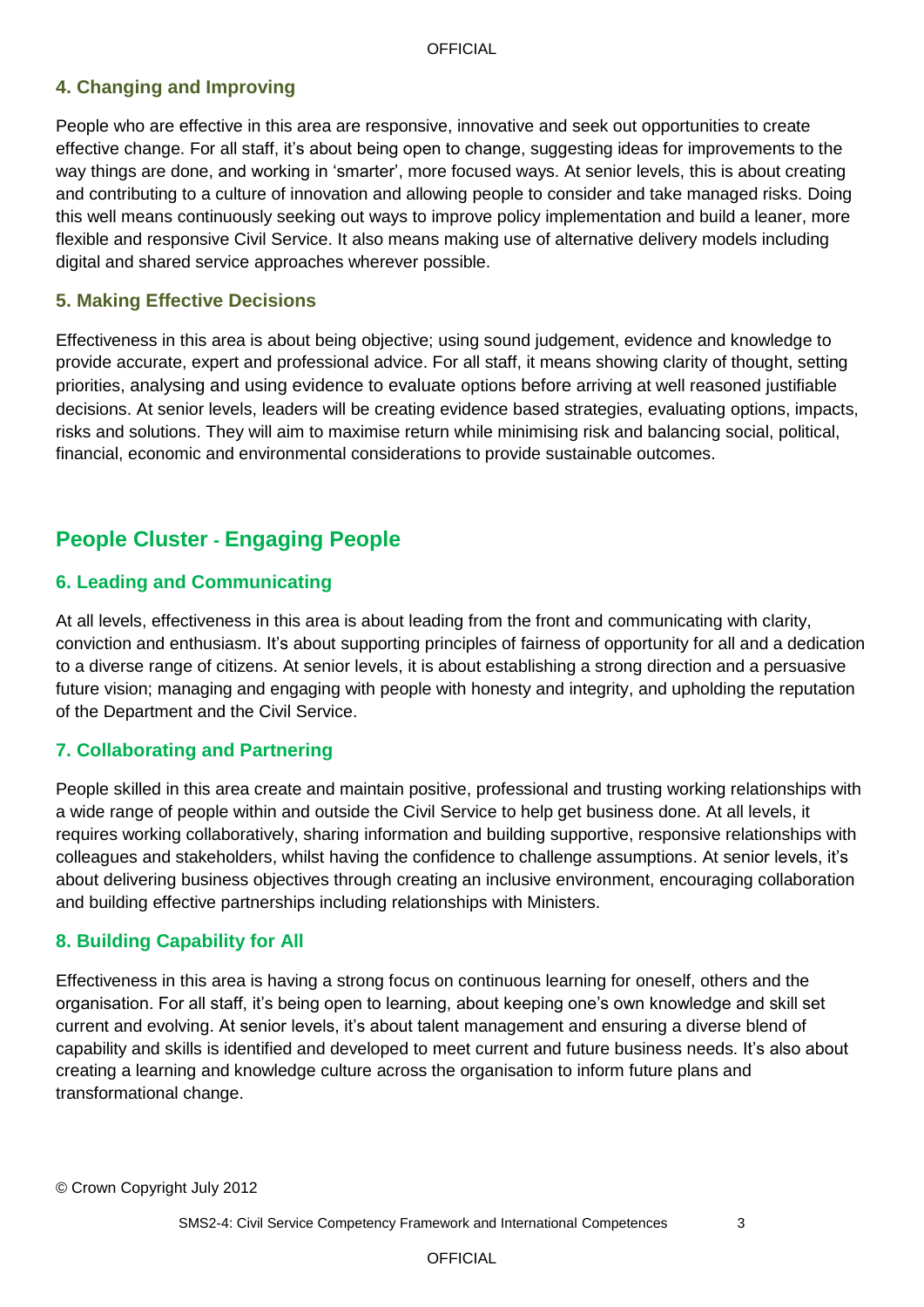# **Performance Cluster - Delivering Results**

# **9. Achieving Commercial Outcomes**

Being effective in this area is about maintaining an economic, long-term focus in all activities. For all, it"s about having a commercial, financial and sustainable mindset to ensure all activities and services are delivering added value and working to stimulate economic growth. At senior levels, it"s about identifying economic, market and customer issues and using these to promote innovative business models, commercial partnerships and agreements to deliver greatest value; and ensuring tight commercial controls of finances, resources and contracts to meet strategic priorities.

### **10. Delivering Value for Money**

Delivering value for money involves the efficient, effective and economic use of taxpayers" money in the delivery of public services. For all staff, it means seeking out and implementing solutions which achieve the best mix of quality and effectiveness for the least outlay. People who do this well base their decisions on evidenced information and follow agreed processes and policies, challenging these appropriately where they appear to prevent good value for money. At senior levels, effective people embed a culture of value for money within their area/function. They work collaboratively across boundaries to ensure that the Civil Service maximises its strategic outcomes within the resources available.

### **11. Managing a Quality Service**

Effectiveness in this area is about being organised to deliver service objectives and striving to improve the quality of service, taking account of diverse customer needs and requirements. People who are effective plan, organise and manage their time and activities to deliver a high quality and efficient service, applying programme and project management approaches to support service delivery. At senior levels, it is about creating an environment to deliver operational excellence and creating the most appropriate and cost effective delivery models for public services.

#### **12. Delivering at Pace**

Effectiveness in this area means focusing on delivering timely performance with energy and taking responsibility and accountability for quality outcomes. For all staff, it"s about working to agreed goals and activities and dealing with challenges in a responsive and constructive way. At senior levels, it is about building a performance culture to deliver outcomes with a firm focus on prioritisation and addressing performance issues resolutely, fairly and promptly. It is also about leaders providing the focus and energy to drive activities forward through others and encourage staff to perform effectively during challenging and changing times.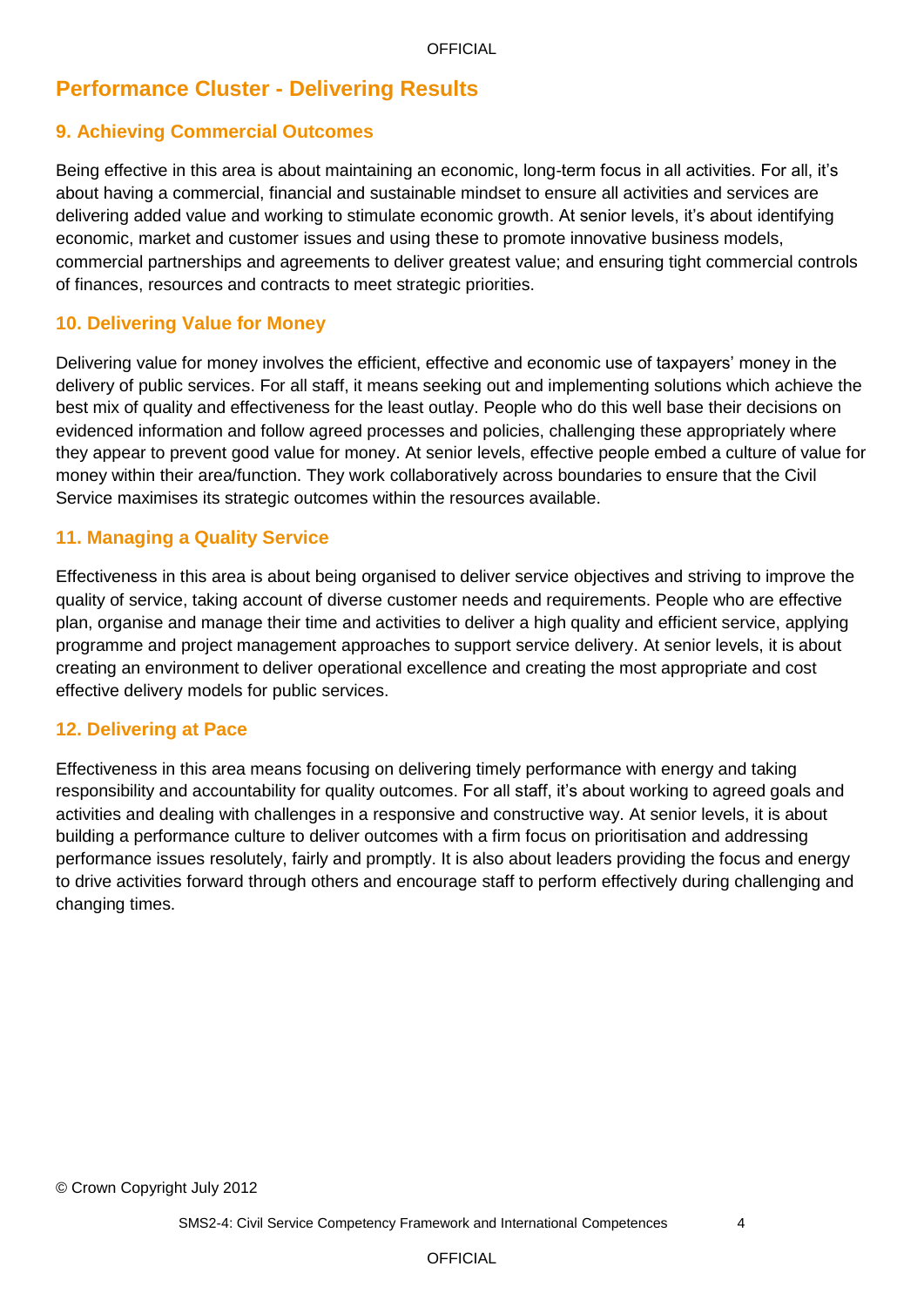| 1. Engaging Internationally                                                          |                                                                                  |
|--------------------------------------------------------------------------------------|----------------------------------------------------------------------------------|
|                                                                                      |                                                                                  |
| <b>Effective Behaviour</b>                                                           | <b>Ineffective Behaviour</b>                                                     |
| People who are effective are likely to                                               | People who are less effective are likely to                                      |
| Represent and actively promote, protect and balance the UK's national interest at    | Overlook or misjudge opportunities and risks. Fail to ensure the UK presence is  |
| the highest international levels. Offer a visible and effective presence at times of | felt or view heard.                                                              |
| crisis.                                                                              |                                                                                  |
| Build and maintain strong contact networks and relationships at the highest          | Only engage or succeed with a narrow range of contacts. Lack influence with      |
| international levels. Facilitate rapid access to information and leverage through    | contacts or be too cautious in using them to achieve outcomes. Fail to           |
| networks at home and internationally, including the UN, EU and other multilateral    | differentiate between UK and personal interests.                                 |
| organisations                                                                        |                                                                                  |
| Quickly understand the global context and local sensitivities. Lead a culture        | Lack knowledge of key elements in the international landscape so impairing       |
| which encourages others to develop this knowledge. When appropriate, can use         | judgement and ability to influence. Where appropriate, be reluctant to develop   |
| a language/s to strengthen contacts and achieve UK interests. More widely            | appropriate language skills to increase impact. Fails to promote the learning of |
| promote the learning of languages.                                                   | languages.                                                                       |
|                                                                                      |                                                                                  |
| Read the situation in different countries and regions, cross referencing             | Fail to understand the political climate in a country or fail to alert HMG to an |
| information to make good judgements, influence contacts and build tactical and       | issue. Unable to anticipate responses and calculate level of risk in complex     |
| strategic alliances. Anticipate actions and responses of countries and non-state     | situations.                                                                      |
| actors.                                                                              |                                                                                  |
| Communicate and negotiate persuasively and confidently in a range of situations,     | Appear unconvincing or insincere, overly dominant or diffident. Lack depth or    |
| tailoring messages to the international and local context. Aware of how their        | impact or fail to tailor messages.                                               |
| behaviour can be perceived by others in different international environments.        |                                                                                  |
| Lead and inspire multi-disciplinary and diverse teams in challenging and complex     | Unable to adapt management approach to manage very diverse teams. Fail to        |
| environments. Adapt and embed UK Government values balancing tensions                | embed UK government values or manage tensions.                                   |
| between the global, UK and local context.                                            |                                                                                  |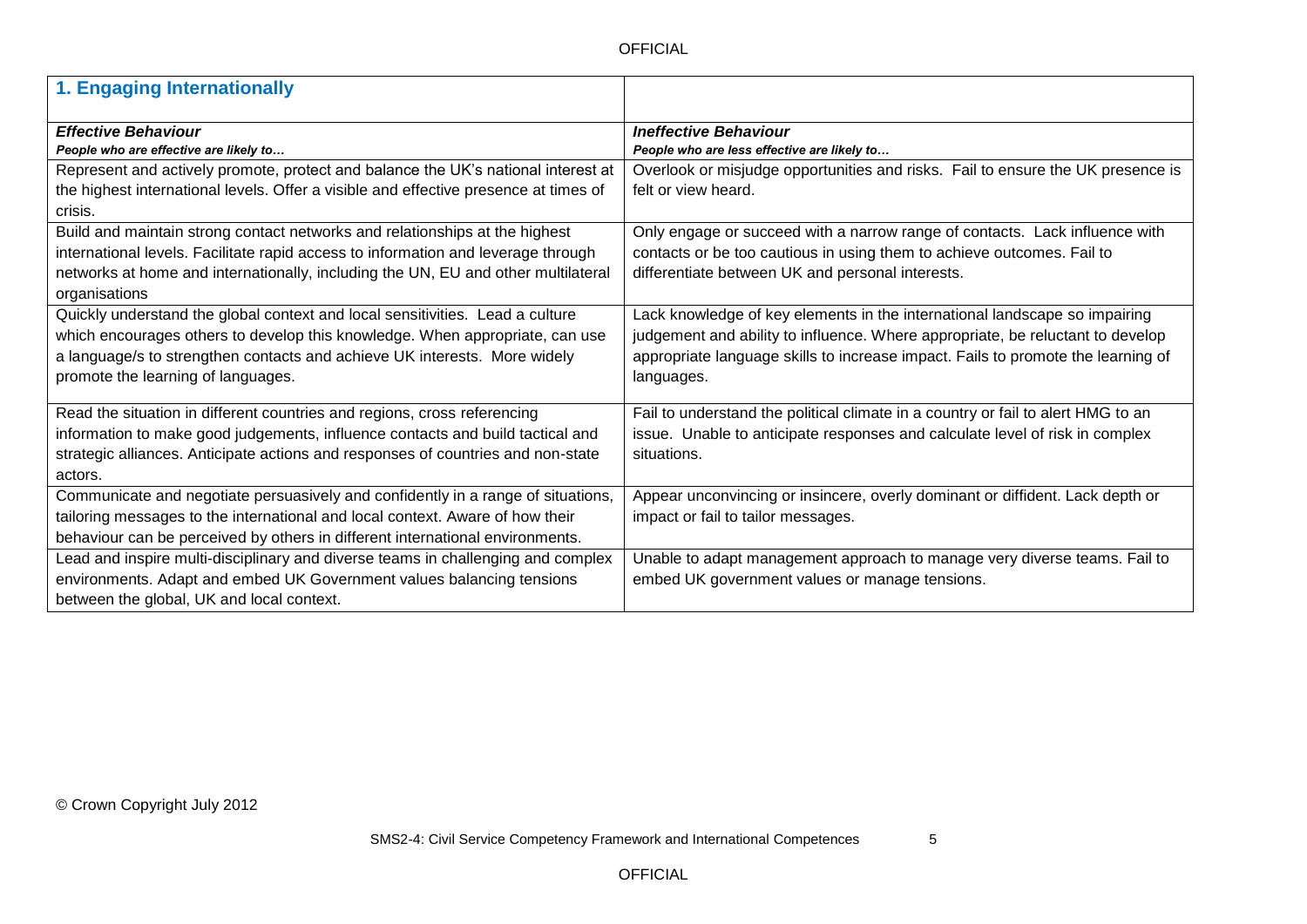| 2. Demonstrating Resilience                                                           |                                                                                       |
|---------------------------------------------------------------------------------------|---------------------------------------------------------------------------------------|
| <b>Effective Behaviour</b>                                                            | <b>Ineffective Behaviour</b>                                                          |
| People who are effective are likely to                                                | People who are less effective are likely to                                           |
| Learn, innovate and adapt confidently in many different challenging environments      | Fail to recognise the wider requirements of the UK Government, while remaining        |
| around the world with high profile leadership of exceptionally complex issues.        | focused only on their organisation or interests. Disengaged from wider support        |
|                                                                                       | networks both professionally and personally.                                          |
| Develop skills to deal with acute crises and setbacks in an international context.    | Fail to prepare staff for crises and setbacks in an international context and fail to |
| Prepare staff in advance where possible and inspire them to respond calmly and        | inspire a calm and efficient response.                                                |
| efficiently in demanding and stressful circumstances.                                 |                                                                                       |
| Acknowledge that individuals and teams have setbacks in international contexts.       | Push teams or individuals beyond their limitations, not recognising or managing       |
| Show dependable leadership under pressure and demonstrate that part of leading        | signs of overload. Fail to recognise the impact of setbacks or challenges or          |
| a resilient culture is enabling and supporting staff to bounce back and rebuild their | provide support.                                                                      |
| resilience and confidence.                                                            |                                                                                       |
| Shape strategy on, actively lead, promote and demonstrate the desired culture of      | Inflame rather than calm a situation; agitate others and fail to support or           |
| resilience in an international context. Be self-aware and aware of the impact of      | encourage them. Unaware of their, or others', personal impact in this regard.         |
| others.                                                                               |                                                                                       |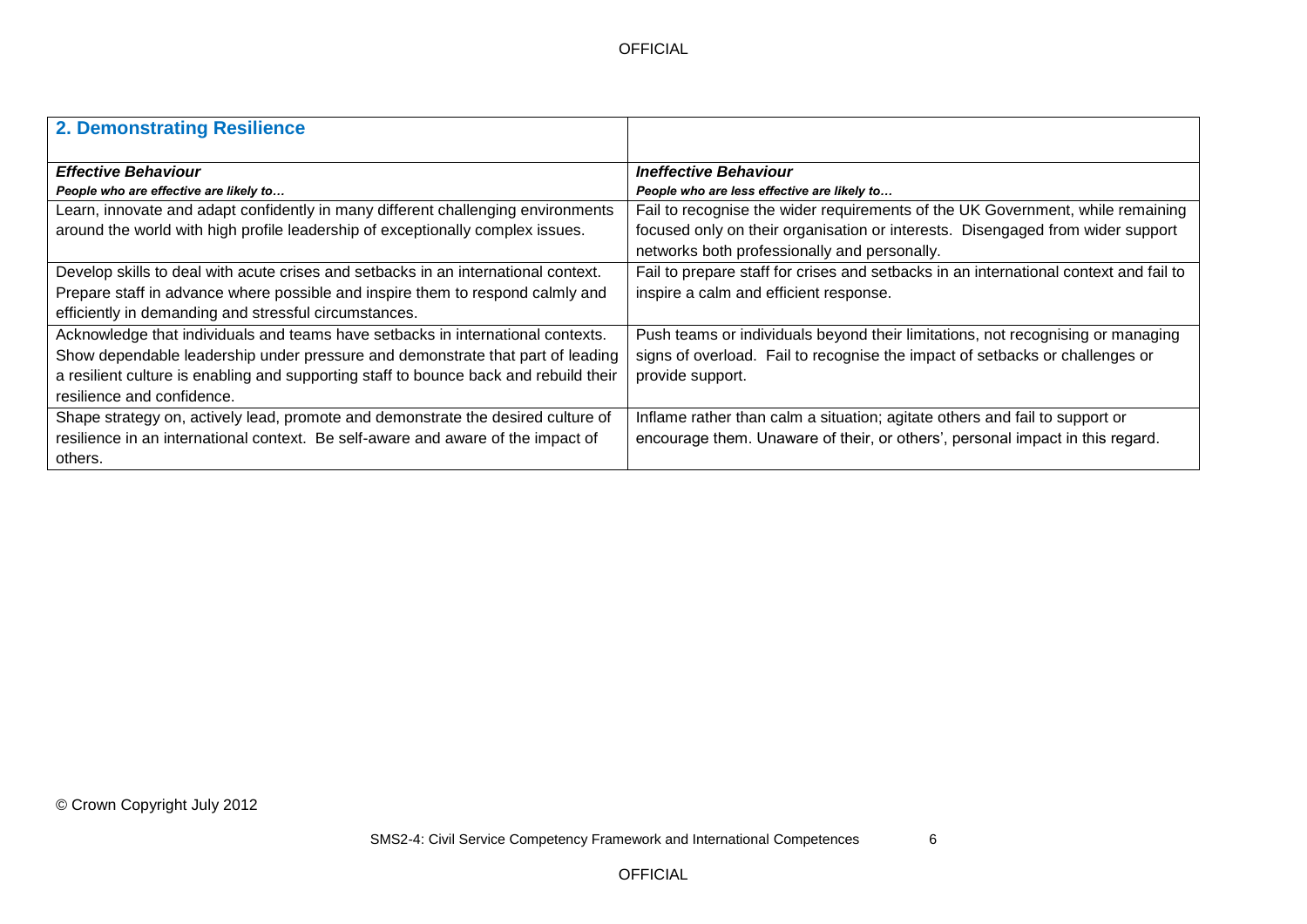| 3. Seeing the Big Picture                                                        |                                                                                    |
|----------------------------------------------------------------------------------|------------------------------------------------------------------------------------|
| <b>Effective Behaviour</b>                                                       | <b>Ineffective Behaviour</b>                                                       |
| People who are effective are likely to                                           | People who are less effective are likely to                                        |
| Develop an in-depth insight into the dynamics and issues surrounding the         | Focus on short term concerns, neglect long-term thinking about evolving and        |
| Department and Government, including political, economic, social, environmental  | future issues and considerations for the Civil Service and Department              |
| and technological impacts                                                        |                                                                                    |
| Clarify and shape the Department's role and purpose in delivering Civil Service  | Show limited insight into Government expectations of the Department in             |
| priorities for the public and economic good                                      | generating value and growth in the UK                                              |
| Understand where the Department sits within and aligns across the Civil Service  | Focus on own immediate area of concern and not see interconnections across         |
|                                                                                  | Civil Service                                                                      |
| Articulate the Department's business model and help people see their role within | Lack clarity about own role and that of staff in delivering the work of the        |
|                                                                                  | Department                                                                         |
| Create clear long-term strategies focused on adding value to the citizen and     | Focus primarily on continuing historical activities based on short term priorities |
| making real, lasting change beyond the Civil Service                             | not linked to clear value and delivery for the citizen and the economy             |
| Fully engage with and utilise Non Executive Directors wider experience and       | Operate independently, without reference to the wider system of knowledge and      |
| knowledge to support strategic decision making                                   | experience around them                                                             |
|                                                                                  |                                                                                    |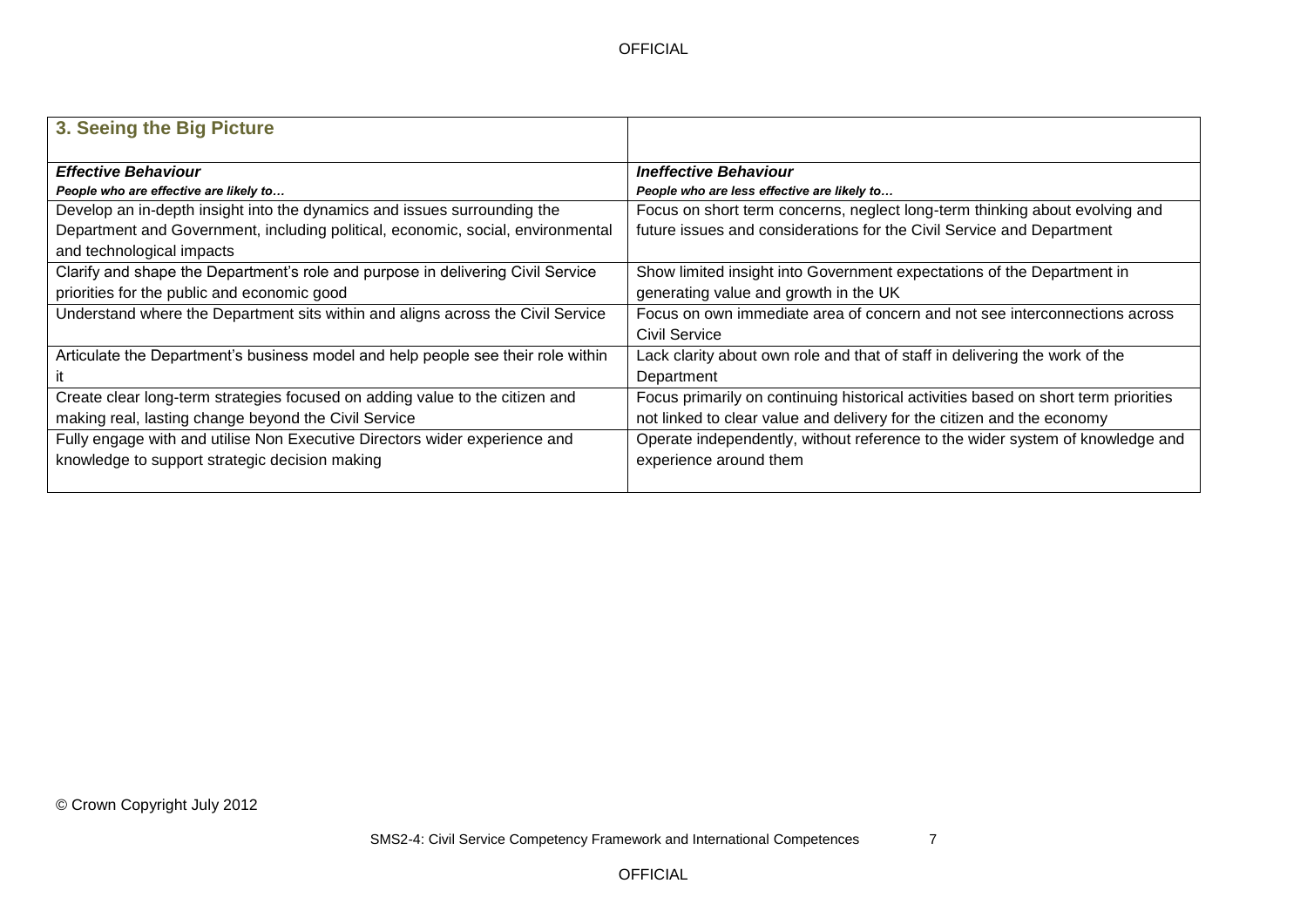| 4. Changing and Improving                                                        |                                                                            |
|----------------------------------------------------------------------------------|----------------------------------------------------------------------------|
| <b>Effective Behaviour</b>                                                       | <b>Ineffective Behaviour</b>                                               |
| People who are effective are likely to                                           | People who are less effective are likely to                                |
| Challenge bureaucratic decision making, resourcing structures and processes      | Create/tolerate bureaucracies and inefficient ways of working which hinder |
| across the Department and Civil Service to create a lean, flat and effective     | effectiveness                                                              |
| organisation.                                                                    |                                                                            |
| Seek out opportunities for innovation and have the courage to take risks and     | Argue to retain the status quo, support current approaches, activities and |
| make step changes to how things are done                                         | processes without challenge, avoiding innovations and risks                |
| Rethink systems and partnership approaches to simplify the Department and Civil  | Continue with ineffective systems and partnership approaches               |
| Service                                                                          |                                                                            |
| Create a culture of flexibility and responsiveness, mobilising the Department to | Tolerate colleagues operating in rigid, bureaucratic ways                  |
| respond swiftly to changing priorities                                           |                                                                            |
| Challenge the status quo and accepted assumptions at the highest levels across   | Support incremental improvements within isolated areas rather than any     |
| the Civil Service                                                                | fundamental shifts in approach                                             |
| Consider fully the impact of change on organisation culture, wider Government    | Adopt a piecemeal approach to change management, focusing on tasks at the  |
| structures and economic growth                                                   | expense of culture and morale                                              |
|                                                                                  |                                                                            |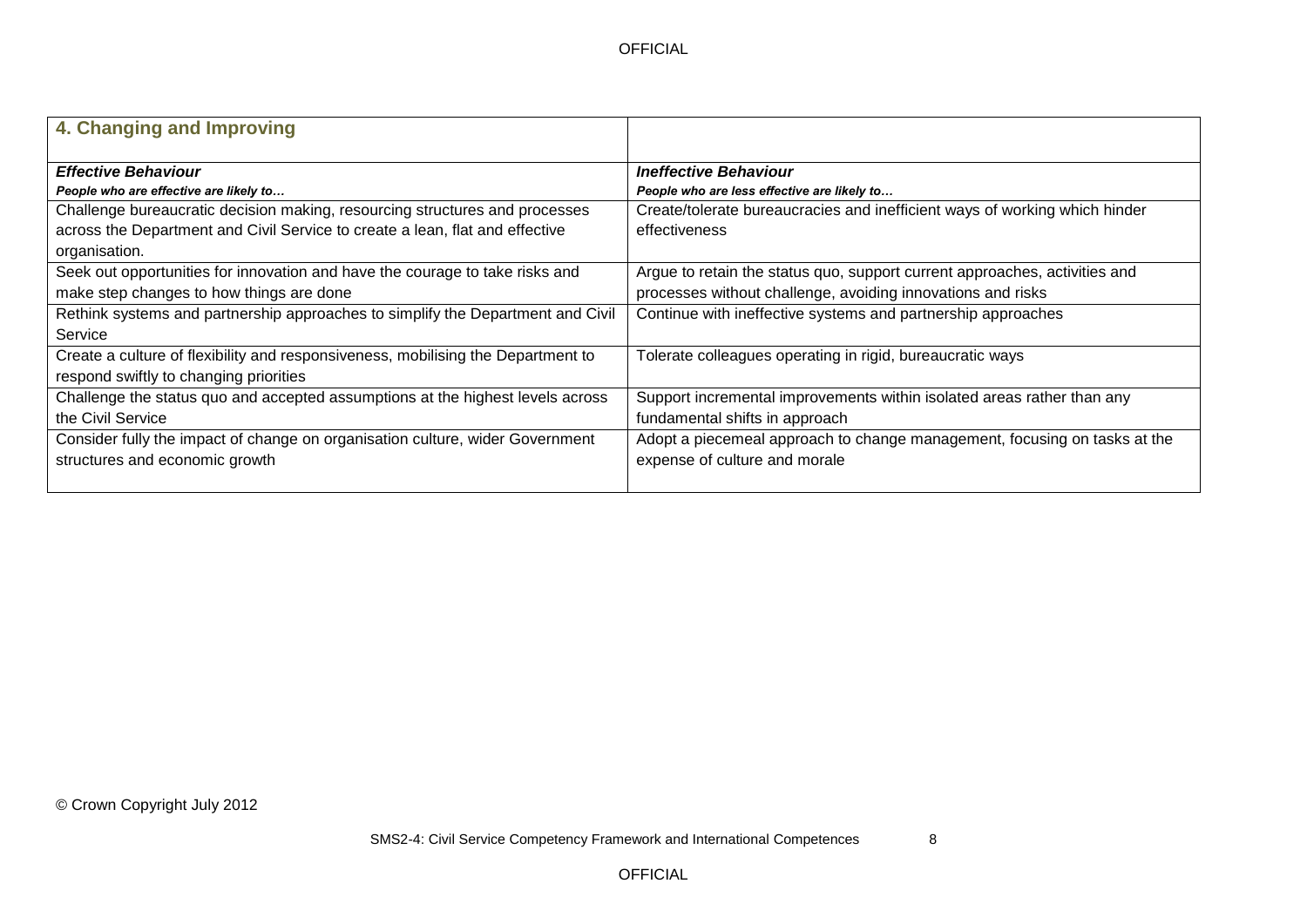| <b>5. Making Effective Decisions</b>                                               |                                                                                |
|------------------------------------------------------------------------------------|--------------------------------------------------------------------------------|
| <b>Effective Behaviour</b>                                                         | <b>Ineffective Behaviour</b>                                                   |
| People who are effective are likely to                                             | People who are less effective are likely to                                    |
| Navigate and balance a range of political, national and international pressures to | Omit consideration of sustainable long-term development in strategy and give   |
| shape the Department's strategy and priorities                                     | limited consideration to social, environmental or economic factors in analysis |
| Swiftly analyse complex and ambiguous data to provide clarity of thinking to the   | Lack confidence in making decisions when the situation is unclear and          |
| Department                                                                         | constantly call for more information                                           |
| Involve the right stakeholders and partners in making recommendations or           | Provide recommendations or decisions without full and proper consultation      |
| decisions early on and continue to engage them                                     |                                                                                |
| Identify and evaluate risks and options and develop Department wide strategies to  | Provide advice without full evaluation of risk, scenarios and options          |
| manage and mitigate                                                                |                                                                                |
| Make unpopular decisions and defend them at the highest level when required        | Constantly change decisions based on new opinions, information or challenge    |
|                                                                                    |                                                                                |
| Give unbiased advice to Ministers based on robust analysis, not just what is       | Opt to give advice which the Minister/stakeholder wants to hear and ignore     |
| welcomed                                                                           | contrary evidence                                                              |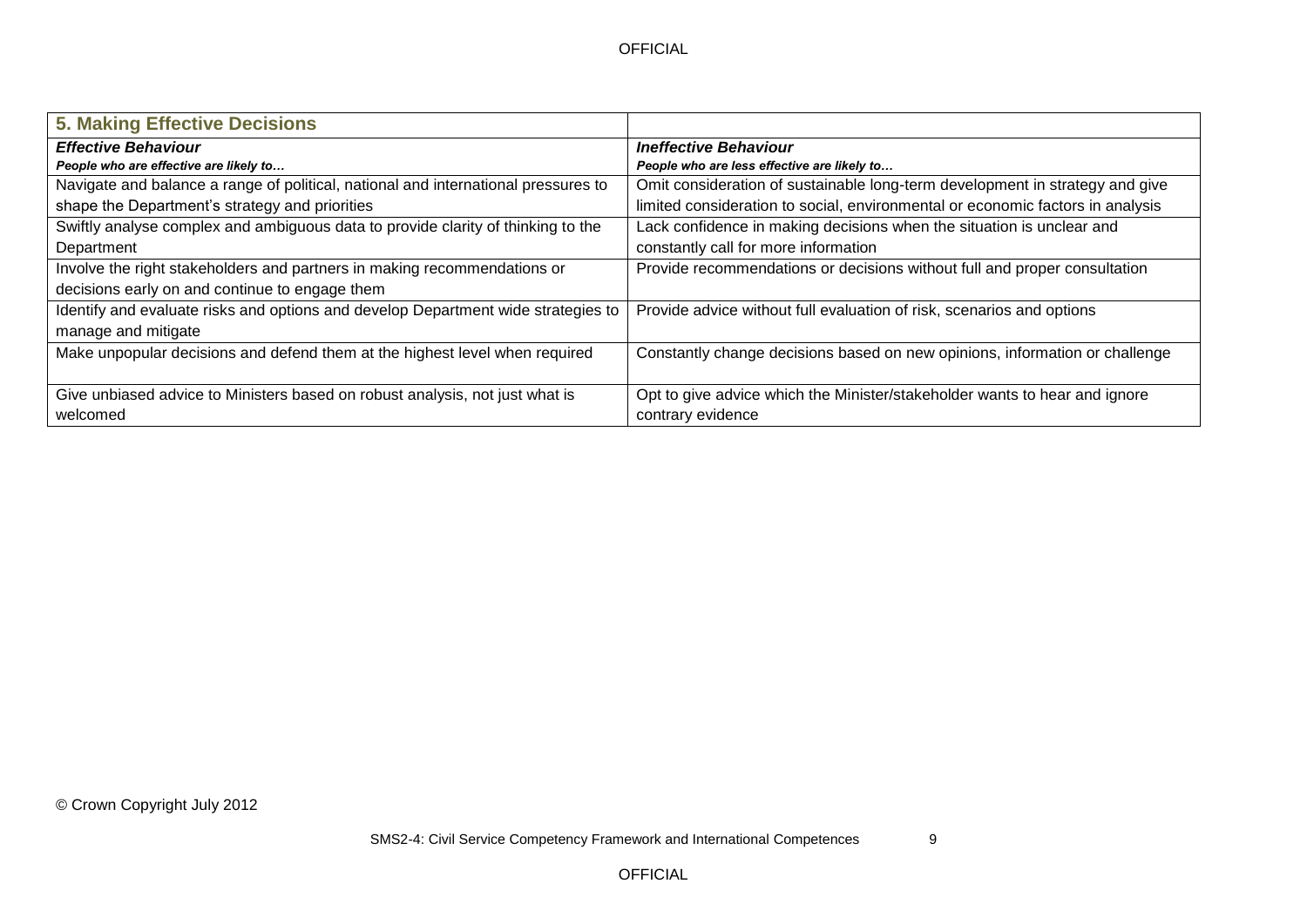| 6. Leading and Communicating                                                       |                                                                               |
|------------------------------------------------------------------------------------|-------------------------------------------------------------------------------|
| <b>Effective Behaviour</b>                                                         | <b>Ineffective Behaviour</b>                                                  |
| People who are effective are likely to                                             | People who are less effective are likely to                                   |
| Actively develop and protect the reputation of the Department and the Civil        | Overlook opportunities to champion achievements of employees in the           |
| Service – create a sense of pride                                                  | Department and the Civil Service                                              |
| Shape, promote and exemplify desired Departmental and the Civil Service values     | Act in ways which are at odds with desired culture and values - damages the   |
| and culture                                                                        | Civil Service leadership reputation internally and externally                 |
| Be highly articulate and credible at the most senior levels across and outside the | Lack confidence or impact at high levels, struggle with media spotlight, miss |
| Civil Service, consistently delivering inspiring, engaging and meaningful          | opportunities to communicate messages or give a confused or uninspiring       |
| messages about the future direction                                                | narrative about what's important                                              |
| Engage positively in debate and seek to resolve issues with peers across the Civil | Operate independently, rarely asking for input from senior colleagues and     |
| Service                                                                            | communicating infrequently                                                    |
| Demonstrate insight into the link between the moral and business case for          | Disregard the link between the moral and business case for diverse and        |
| equality and diversity and achieving organisational priorities                     | sustainable outcomes                                                          |
| Negotiate with and influence external partners, stakeholders and customers         | Lack insight into the different motivations and agendas of the variety of     |
| successfully at the highest levels                                                 | stakeholders                                                                  |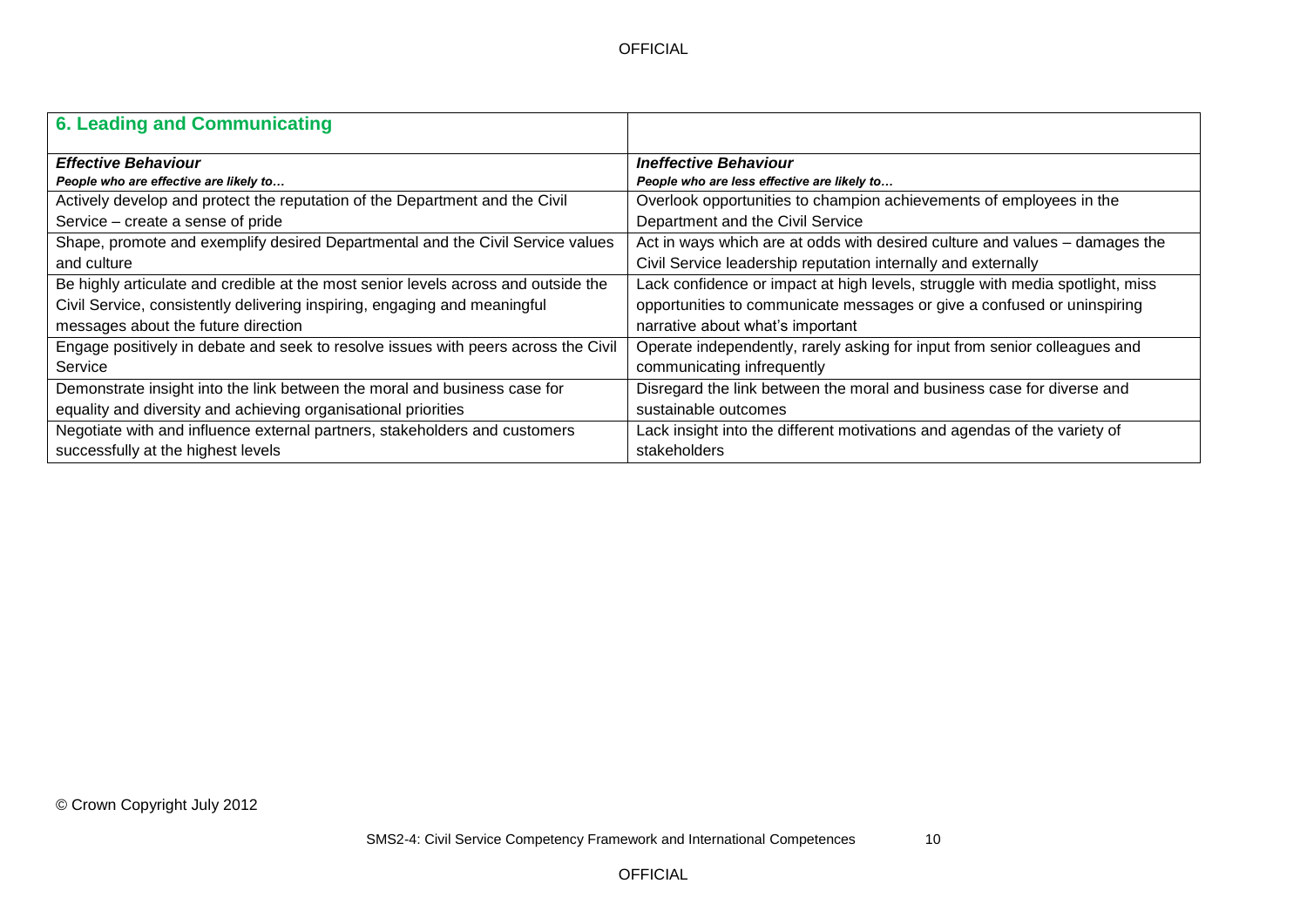| 7. Collaborating and Partnering                                                   |                                                                                 |
|-----------------------------------------------------------------------------------|---------------------------------------------------------------------------------|
| <b>Effective Behaviour</b>                                                        | <b>Ineffective Behaviour</b>                                                    |
| People who are effective are likely to                                            | People who are less effective are likely to                                     |
| Build a strong network of collaborative relationships and partnerships across the | Restrict collaboration to existing relationships, give limited attention to the |
| Civil Service, at the highest levels in Government and beyond (UK, EU and         | importance of building networks                                                 |
| globally) to help Departmental and wider Civil Service objectives                 |                                                                                 |
| Be a full partner on the Board and act for the wider good of the Civil Service    | Encourage own Department to focus on its pressures and agenda at the            |
|                                                                                   | expense of wider collaboration                                                  |
| Drive a diverse and collaborative working culture which encourages transparency   | Create and allow cliques and narrow ways of working within and across           |
| and open communication                                                            | functions, promoting a 'knowledge is power' culture                             |
| Confront issues and challenge assumptions at the highest levels with delivery     | Not involve partners and stakeholders early on in the development of policies,  |
| partners, stakeholders and clients in an assertive yet constructive way           | services and delivery options                                                   |
| Work effectively with Non Executive Directors to bring together political and     | Fail to utilise the experience and input offered by Non Executive Directors     |
| official leadership to improve governance at board level                          |                                                                                 |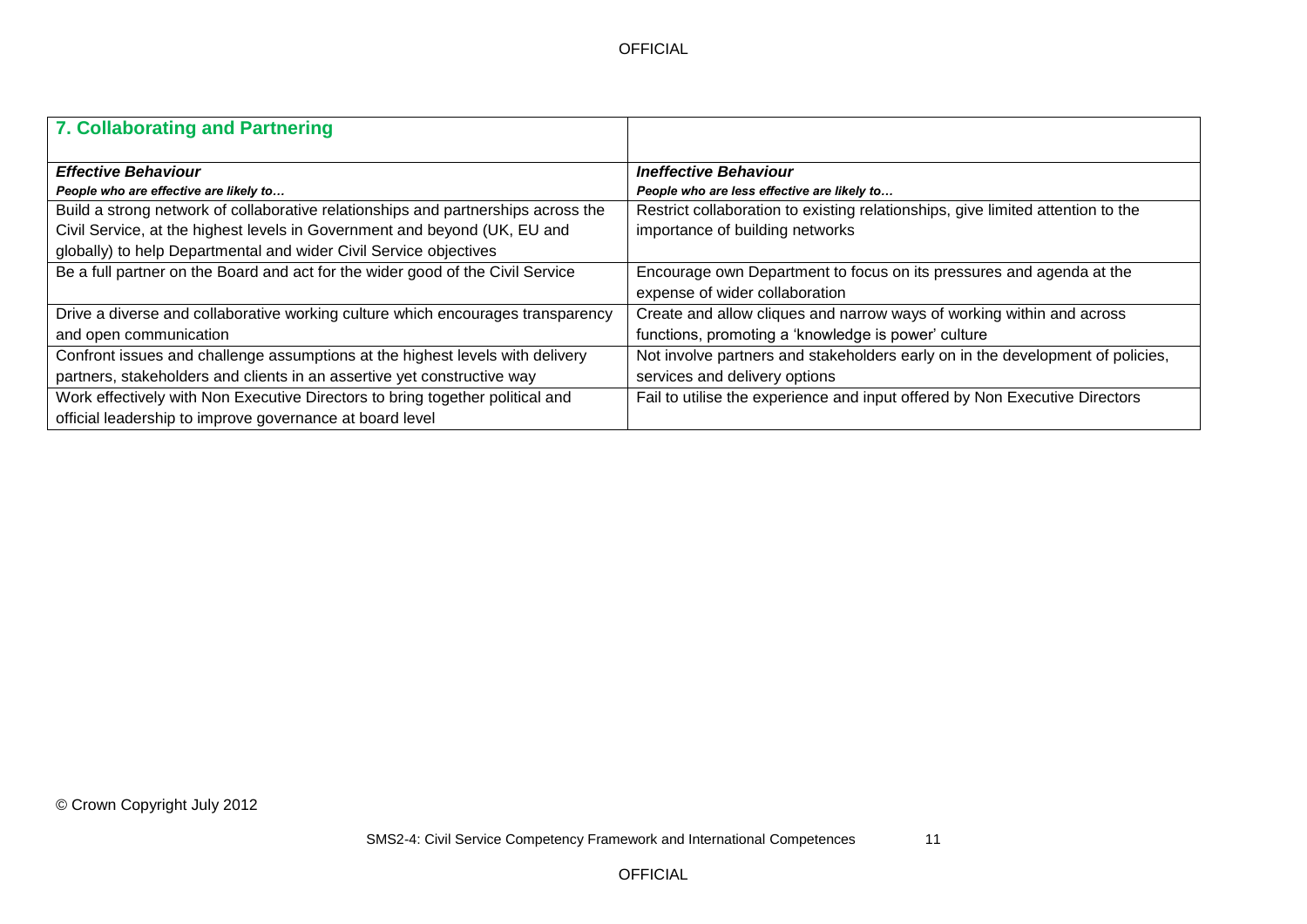| 8. Building Capability for All                                                                                                                                      |                                                                                                                                                                |
|---------------------------------------------------------------------------------------------------------------------------------------------------------------------|----------------------------------------------------------------------------------------------------------------------------------------------------------------|
| <b>Effective Behaviour</b>                                                                                                                                          | <b>Ineffective Behaviour</b>                                                                                                                                   |
| People who are effective are likely to                                                                                                                              | People who are less effective are likely to                                                                                                                    |
| Champion the strategic importance of people, talent management and<br>development issues, building a strong culture of continuous learning and<br>knowledge sharing | Allow organisational learning to be lost and fail to create a climate where<br>colleagues can apply new learning relevant to the business                      |
| Operate with an acute awareness of inclusiveness, equality and diversity and                                                                                        | Show little ability or commitment to enabling equal opportunities for people to                                                                                |
| build capability strategies to support careers for all employees                                                                                                    | realise their aspirations                                                                                                                                      |
| Develop and maintain organisational commitment to problem solving, empowering                                                                                       | Allow a sense that problem solving is only for a few individuals and only at                                                                                   |
| people to experiment and achieve organisational results together                                                                                                    | certain times                                                                                                                                                  |
| Be renowned as an effective coach and sounding board for senior people                                                                                              | Invest little personal time to develop talent and future leaders                                                                                               |
| Take a strategic perspective to identifying the capability needs of the Department<br>and identifying and nurturing future leaders                                  | Adopt a short term perspective to people and talent management issues -<br>struggle to assess long-term and evolving people requirements for the<br>Department |
| Role model continuous learning and self development, evaluating own                                                                                                 | Be resistant to or dismissive of personal feedback and see personal growth as                                                                                  |
| effectiveness and growth and planning next learning steps accordingly                                                                                               | not relevant at their level                                                                                                                                    |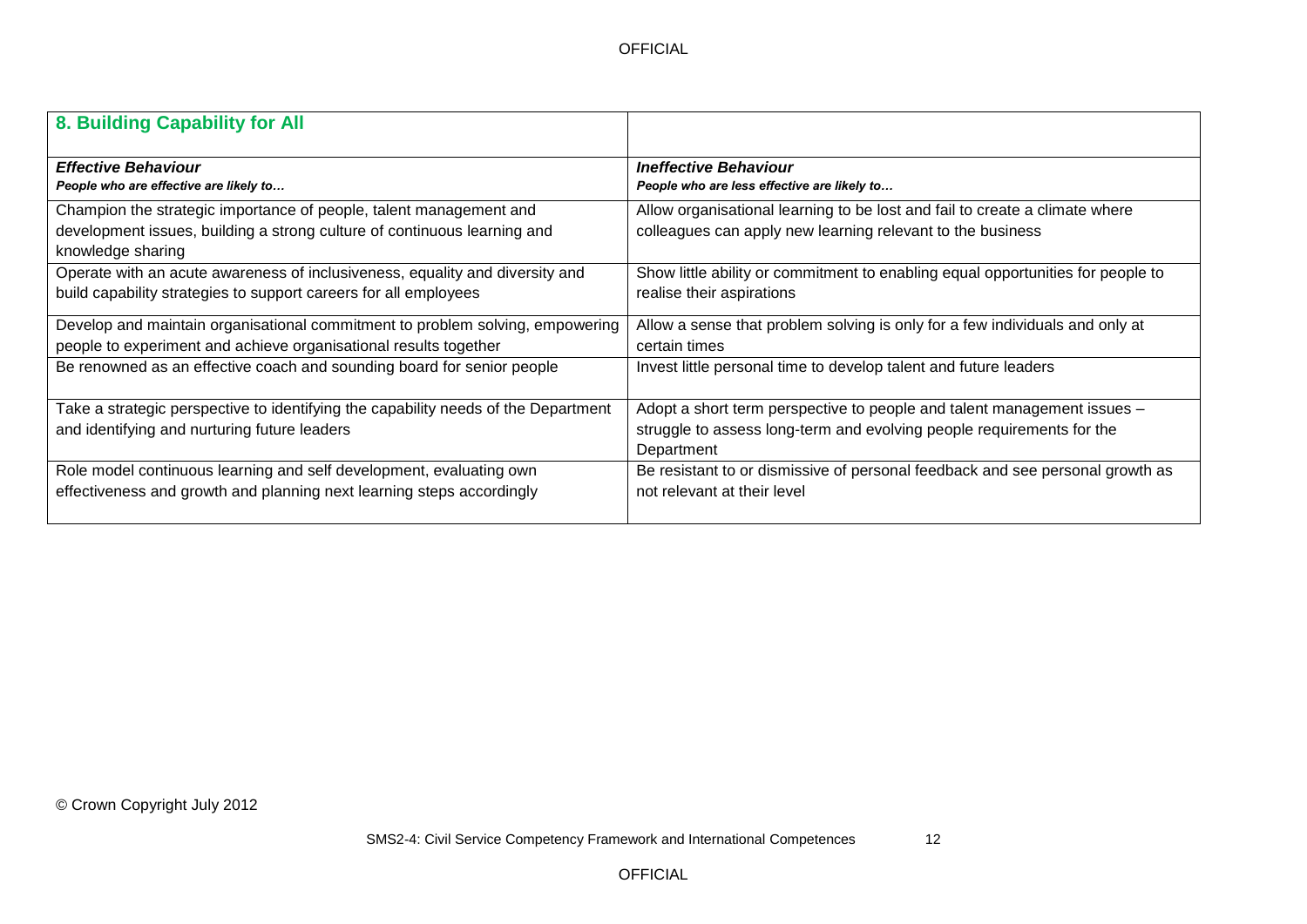| 9. Achieving Commercial Outcomes                                                   |                                                                                 |
|------------------------------------------------------------------------------------|---------------------------------------------------------------------------------|
| <b>Effective Behaviour</b>                                                         | <b>Ineffective Behaviour</b>                                                    |
| People who are effective are likely to                                             | People who are less effective are likely to                                     |
| Role model strong leadership, influence and accountability for the achievement of  | Show little evidence of leadership and accountability for delivering commercial |
| commercial outcomes relevant to organisational goals                               | outcomes                                                                        |
| Draw on insights about the current and future dynamics in the economy to seize     | Pay little regard to social needs or protecting and enhancing the resources     |
| opportunities to stimulate economic growth                                         | required to sustain economic growth                                             |
| Seek out and facilitate the introduction of innovative business models, systems    | Allow ineffective business models or systems to continue, leading to a clear    |
| and approaches to deliver greater commerciality and sustainability                 | waste of money or resource                                                      |
| Commission strategic commercial relationships with delivery partners using         | Pay little attention to the delivery of outcomes and benefits from strategic    |
| strong influencing skills                                                          | commercial relationships                                                        |
| Ensure that all staff have appropriate levels of commercial awareness while        | Do little to ensure that staff are equipped to consider commercial issues in    |
| creating and embedding an organisational culture that supports this                | shaping and developing policy and/or operational services                       |
| Ensure that commercial considerations and risks are fully considered in policy and | Show little evidence of commercial understanding when shaping policies with     |
| implementation decision making, formation and delivery                             | senior stakeholders                                                             |

OFFICIAL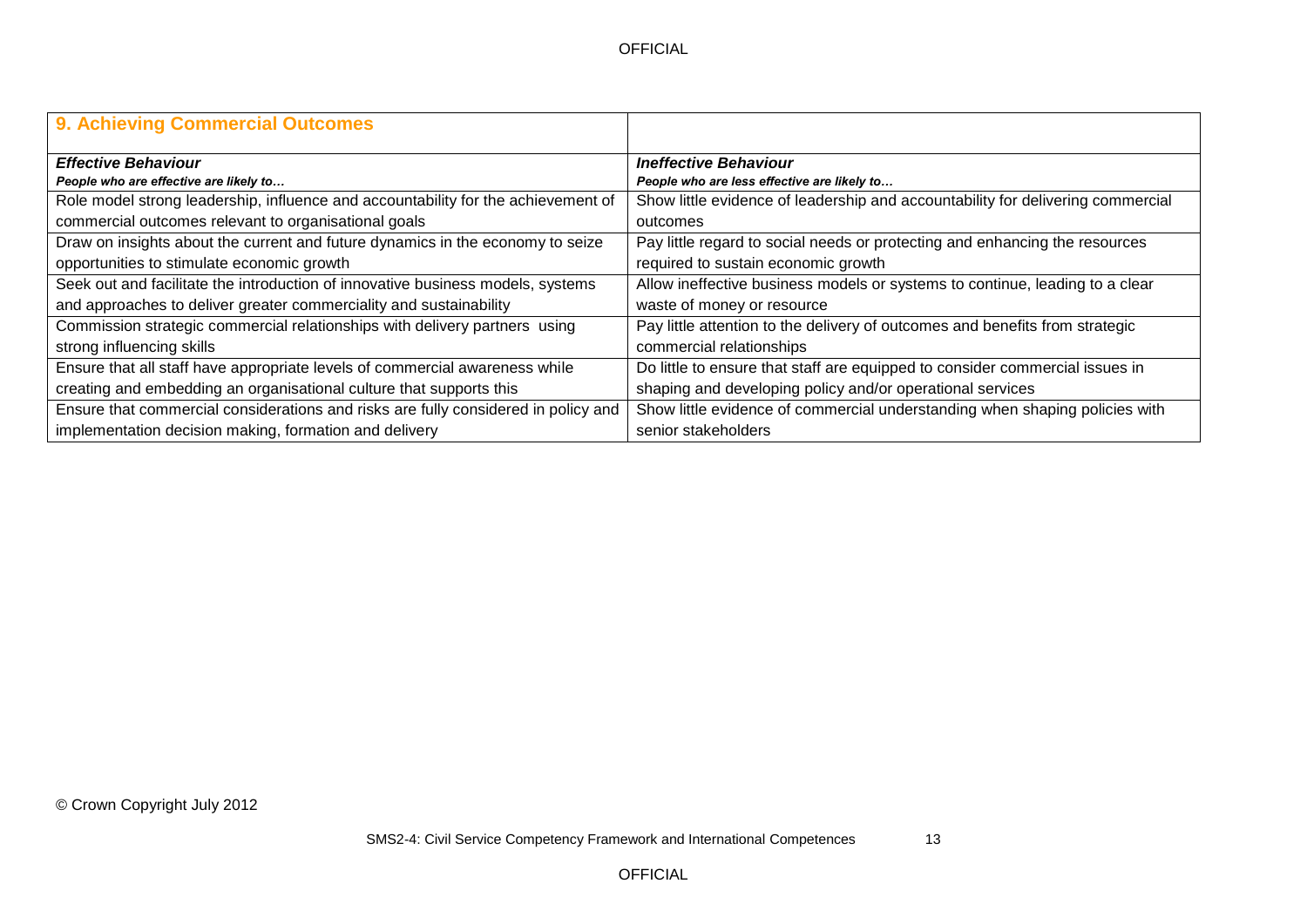| 10. Delivering Value for Money                                                    |                                                                                    |
|-----------------------------------------------------------------------------------|------------------------------------------------------------------------------------|
| <b>Effective Behaviour</b>                                                        | <b>Ineffective Behaviour</b>                                                       |
| People who are effective are likely to                                            | People who are less effective are likely to                                        |
| Drive and deliver a culture that emphasises continuous improvement, efficiency    | Sign off spending with insufficient challenge or scrutiny                          |
| and value for money                                                               |                                                                                    |
| Maintain a clear focus on maximising resource efficiency, continually questioning | Allow non-core activities to divert funds and make decisions not in the best long- |
| the value of activities against strategic priorities                              | term financial interest of the Department                                          |
| Be fluent at interpreting a wide range of financial and performance information   | Develop policy or strategy with insufficient exploration and consideration of      |
| and use this to determine policy and strategy delivery                            | financial or management information                                                |
| Maintain good financial and budgetary discipline by ensuring accountability for   | Fail to deliver outcomes or strategy by significantly under or over-spending       |
| financial controls and systems                                                    | against agreed plans                                                               |
| Demonstrate transparency both in terms of decisions made around financial         | Fail to demonstrate a full consideration of the financial aspects of a business    |
| choices and money spent                                                           | decision and ignore the need for transparency and audit                            |

| <b>11. Managing a Quality Service</b>                                             |                                                                                    |
|-----------------------------------------------------------------------------------|------------------------------------------------------------------------------------|
| <b>Effective Behaviour</b>                                                        | <b>Ineffective Behaviour</b>                                                       |
| People who are effective are likely to                                            | People who are less effective are likely to                                        |
| Ensure an in-depth and evolving understanding of the broad range of customer      | Allow the Department to operate with only superficial understanding of the         |
| requirements is embedded in the Department                                        | customer/end user requirements                                                     |
| Determine and drive customer service outcomes at a broad strategic level and      | Give little attention to defining the customer requirement in setting strategic    |
| work across Government to deliver best quality service to customers               | priorities                                                                         |
| Ensure all parts of the delivery chain fully understand the required outcomes for | Give insufficient clarity around customer needs to the delivery partners and lose  |
| the customer and articulate the impact of poor service on the Department's        | sight of which partner is responsible for delivery                                 |
| reputation to all involved                                                        |                                                                                    |
| Create a culture of working with and through delivery partners to achieve         | Not give sufficient attention to managing customer expectations and outcomes at    |
| outcomes, establish and negotiate service levels and deliverables                 | the highest levels                                                                 |
| Define and integrate clear structures, systems and resources required across the  | Establish unrealistic or confusing priorities and strategies at the highest level, |
| Department to promote efficient service delivery                                  | leading to inefficiencies in service delivery                                      |